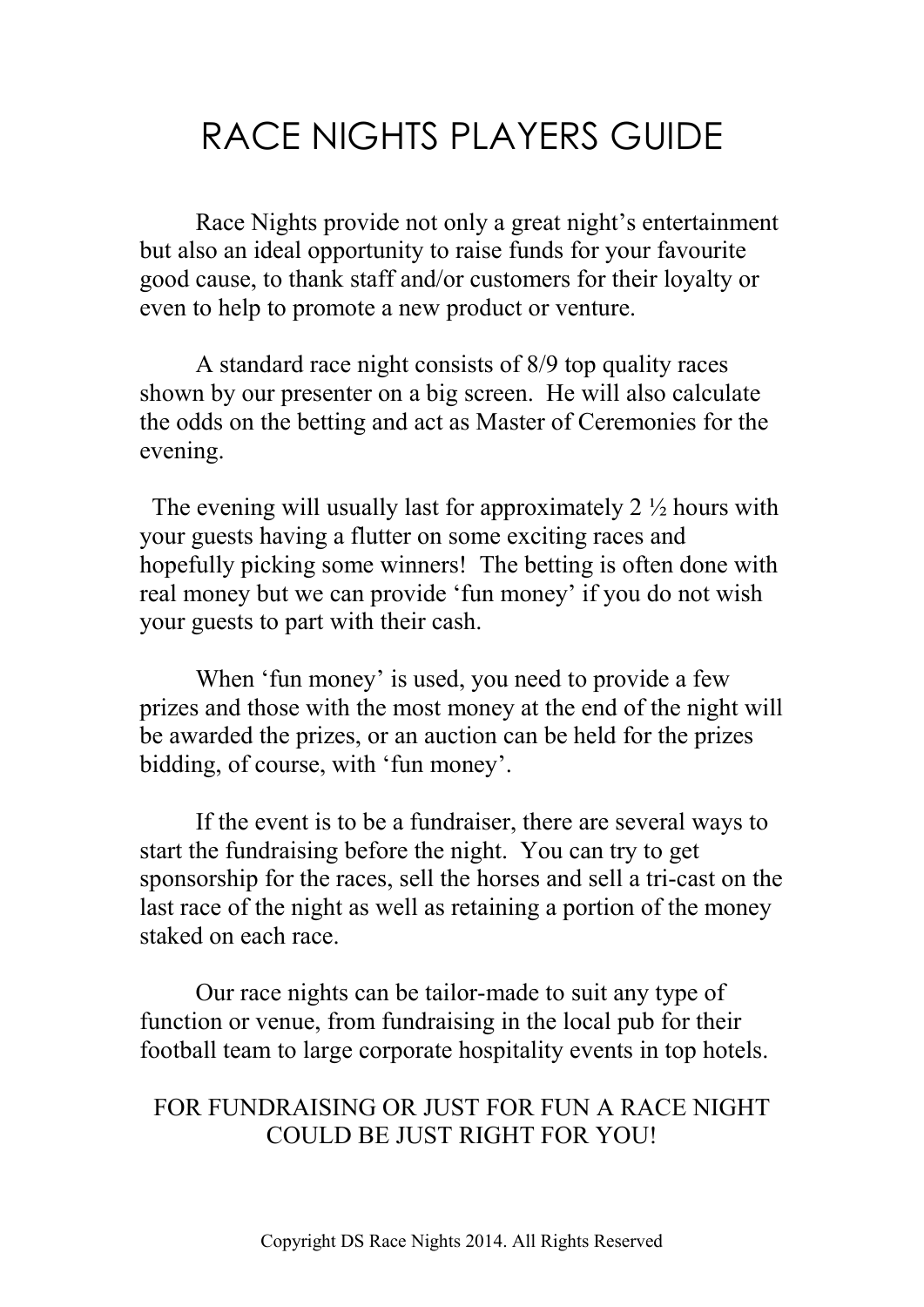#### WHAT YOU NEED TO DO TO MAXIMISE FUNDRAISING POTENTIAL

Firstly, all it takes to book us is a telephone call. We will then confirm the details to you in writing & at the same time send you the following essential items:

### *A COPY OF THE RACE CARD*

that our presenter will bring along on the night (not necessarily the same as the one in this pack!) so that you have the horses names for selling.

### *A HORSE SELLING CHART*

ask your guests to choose one or more of the fun names from the race card, pay over the agreed fee (say £1 or £2 or more if you think you can get it!) & enter their name in the appropriate box on the chart. You will need to provide prizes for the winning owners – maybe a bottle of wine or spirits or even just a proportion of the cash raised from selling each race.

Some clients sell the horses two or three times over as owners, trainers & jockeys – more horse-selling charts can be provided upon request!. If your guests prefer to make up their own horse names simply enter the new names on the chart & give it to our presenter on the night. The names & owners will be announced before each race. One other item can be entered on the horse-selling chart – namely the RACE SPONSOR.

At the top of each box is a space for the name of the sponsor – you may have some local businesses who would be willing to donate a sum of money to sponsor a race – this race could be named after them & their name mentioned during the event – so basically what you're offering them is a bit of on-the-spot advertising on the night.

*A TRI-CAST CHART*. We suggest that you operate the tri-cast on the last race of the evening. What we ask your guests to do is to select what they think will come in 1<sup>st</sup>,  $2^{nd}$  &  $3^{rd}$  on this 1 race only & enter their name in the appropriate box on the tri-cast chart. Each box can be sold for say 50p or £1. There are 336 combinations available so if all the boxes were sold at £1 you would have £336. You could give the winner £100 & there would be 5 others with the same 3 numbers but in different orders – you could give these 5 people £20 each & you would still be left with £136 – a nice boost for your funds!. We realize that the tri-cast looks like a lot of work but what works well for some clients is this:- most race nights are organised by a committee so why not cut the tri-cast chart in to equal strips. Each committee member can take a strip & sell them to friends, family & neighbours. It then doesn't look like such a daunting task & it also gives people who can't come along on the night the chance of a cash prize. Alternatively many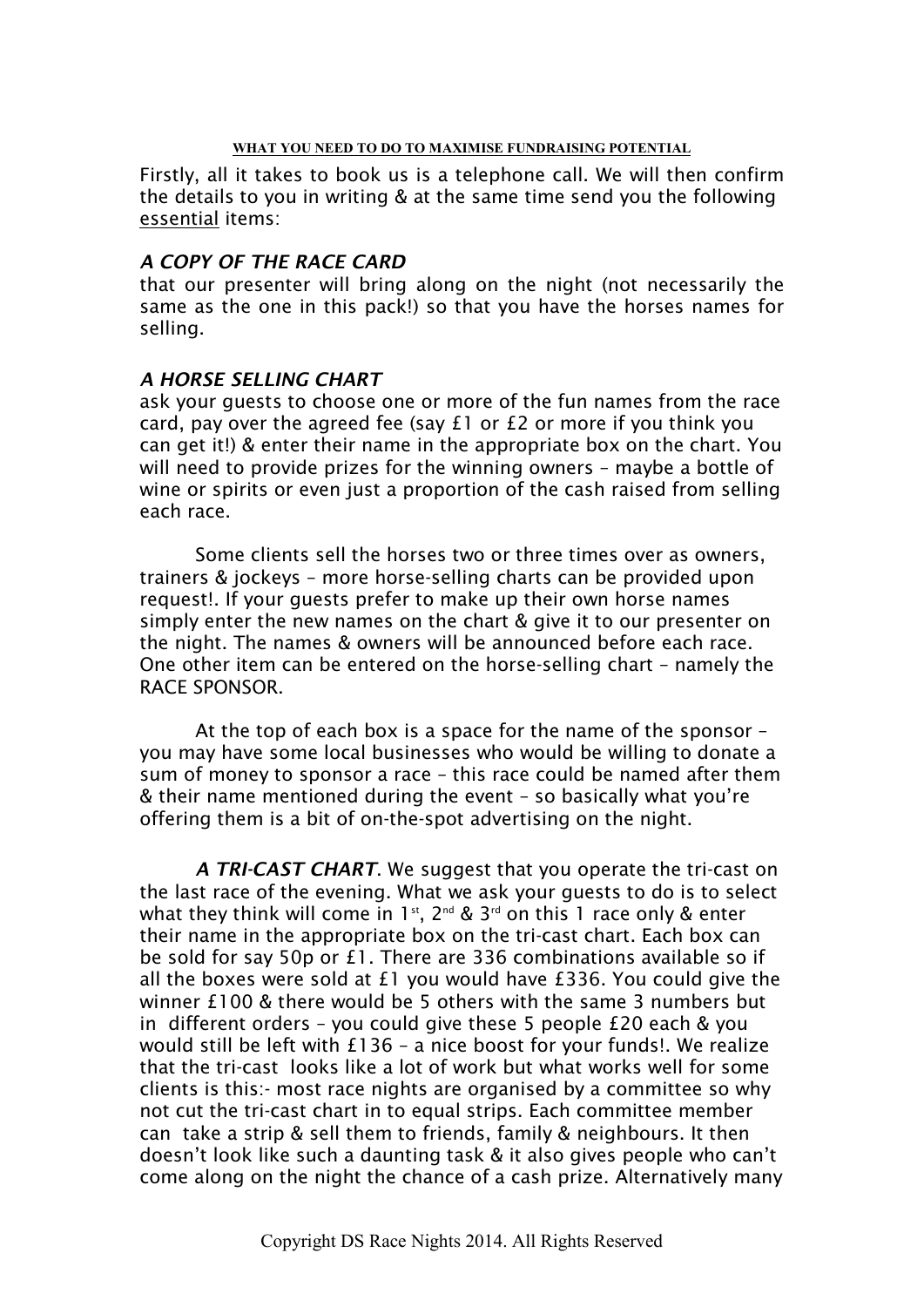clubs & organisations often seem to have 1 person who regularly gives their time to sell raffle tickets etc. – maybe they would be willing to take on the task of selling the tri-cast for a few week-ends prior to your race night. The main thing to bear in mind is that you need to be confident of selling if not all, then certainly a fairly good proportion of the tri-cast to make it work successfully.

*ADVERTISING POSTERS* – which obviously need to be put up around the venue as much in advance as possible. Approaching people to buy a horse or a chance on the tri-cast before the night together with a prominent display of advertising posters will hopefully create lots of interest in the night and also ensure maximum attendance.

#### On the night:

Our presenter will arrive at your venue apprx. 1 hour before the start time. This will give him ample time to set up his equipment & to answer any last minute queries you may have.

In most cases we provide 16mm projection equipment & use an 8' screen for maximum impact. If your venue has a big screen video system we can provide the races on VHS video.

The event should last for about 2.5 to 3 hours depending upon the number of people present. Obviously the races last for a fixed amount of time, but generally speaking there is 15-20 minutes between each race. Many venues have a break for supper/bingo/etc. & these can usually be fitted in without any difficulty.

Profit can be made on the night from the betting. Speak with our presenter when he arrives & agree what % of the betting money you want him to retain for your funds. This can be anything from 15-40% & is your decision. Our presenter will calculate all the odds on the betting but you need to provide someone to take the bets so that you are handling your own money. We can of course provide someone to do this for you if you wish, at an extra fee.

A supper can be used as an added incentive to attend the race night and may also enable you to make a charge for entrance tickets.

It is a good idea to have an AUCTION RACE at the end of the evening. You can leave the 8th race on the chart unsold or our presenter will happily put on a 9th race for you & hold an auction to find owners. Your guests may like to form syndicates for this race & some good prices could be paid for the horses. Again, a nice cash